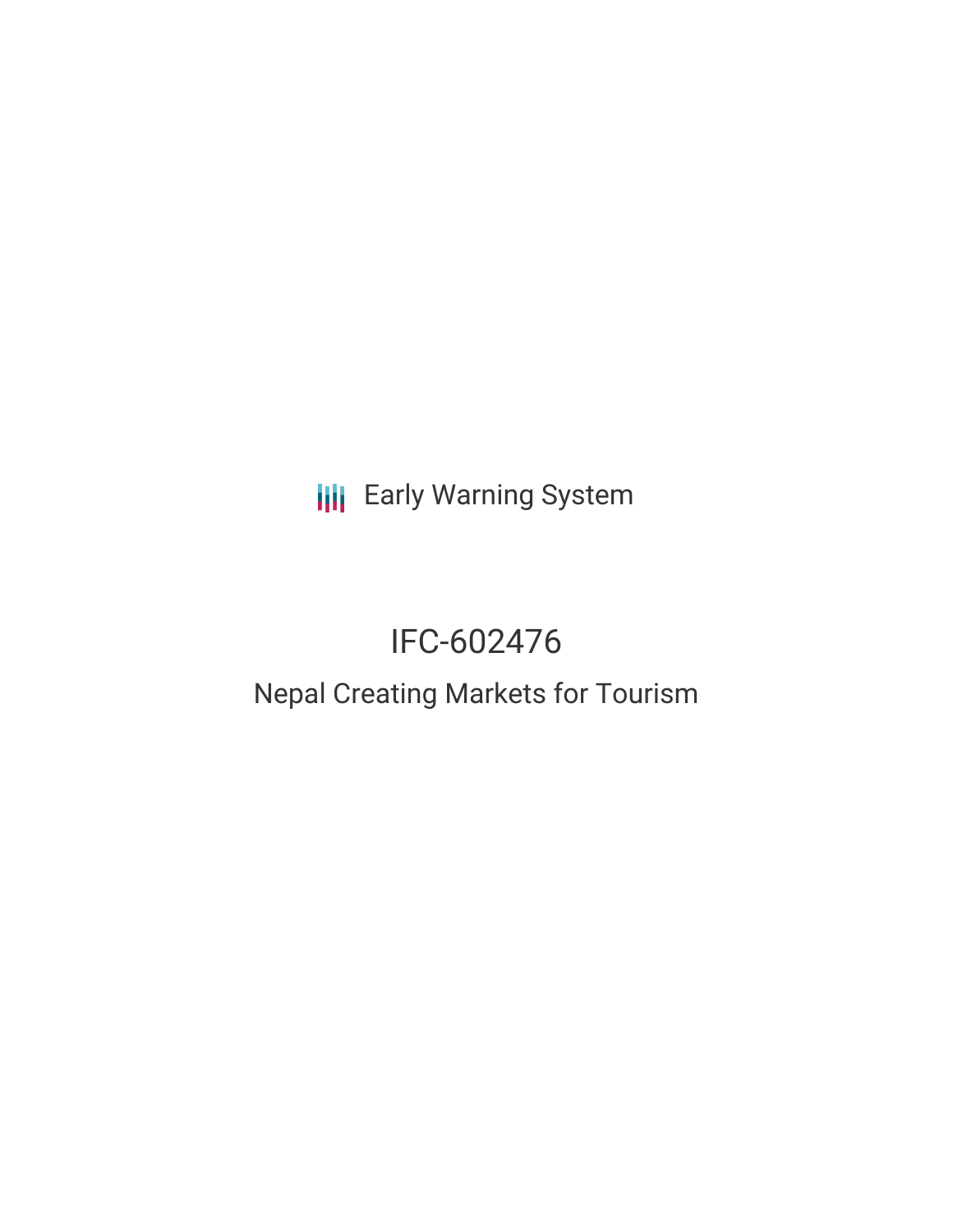

## **Quick Facts**

| <b>Countries</b>               | Nepal                                   |
|--------------------------------|-----------------------------------------|
| <b>Financial Institutions</b>  | International Finance Corporation (IFC) |
| <b>Status</b>                  | Approved                                |
| <b>Bank Risk Rating</b>        | U                                       |
| <b>Voting Date</b>             | 2020-12-08                              |
| <b>Sectors</b>                 | Industry and Trade                      |
| <b>Investment Type(s)</b>      | <b>Advisory Services</b>                |
| <b>Investment Amount (USD)</b> | \$1.90 million                          |
| <b>Project Cost (USD)</b>      | \$1.90 million                          |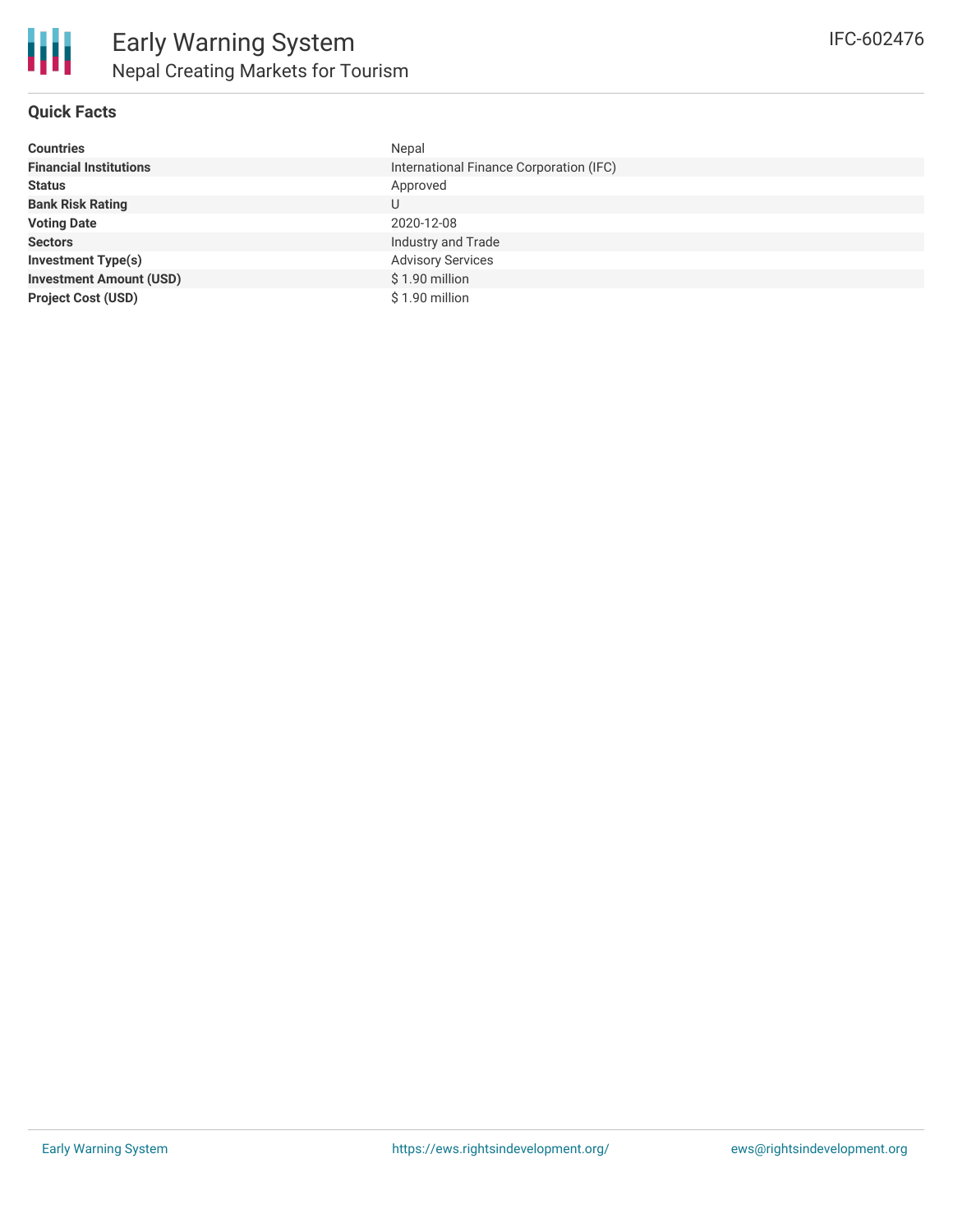

# **Project Description**

According to the bank's website, the project plans to "Facilitate private sector investments within the Annapurna Conservation Area (ACA), by supporting development of new and diverse tourism products catering to the higher-spending markets." Project's components are:

Component 1: Support heritage villages to provide diversified offer:

1.1) Create investment options and linkages between local and international private sector.

1.2) Support Government and private sector with crises communication strategy and media outreach considering Covid-19 pandemic.

1.3) Support private sector and Government with developing and implementing standard protocols for health/hygiene.

1.4) Formalize quality tourism accommodation within Annapurna Conservation Area (ACA) through registration: Pilot roll-out of online registration system at Province 4.

Component 2: Support linkages to market leaders for higher end resorts and franchise opportunities along new trails:

2.1) Conduct assessment of franchise opportunities.

2.2) Facilitate workshops/knowledge exchange between local chains and global boutique heritage brands.

2.3) Formalize existing lodges and support in upgrading quality through links to digital platforms and standard accreditations.

Component 3: Support supply chain linkages for high-value resorts

3.1) Support formal supply chain linkages by conducting an inventory of fresh-produce supplies to accommodation, craft & souvenir supplies, information and guiding services to strengthen local economic impact.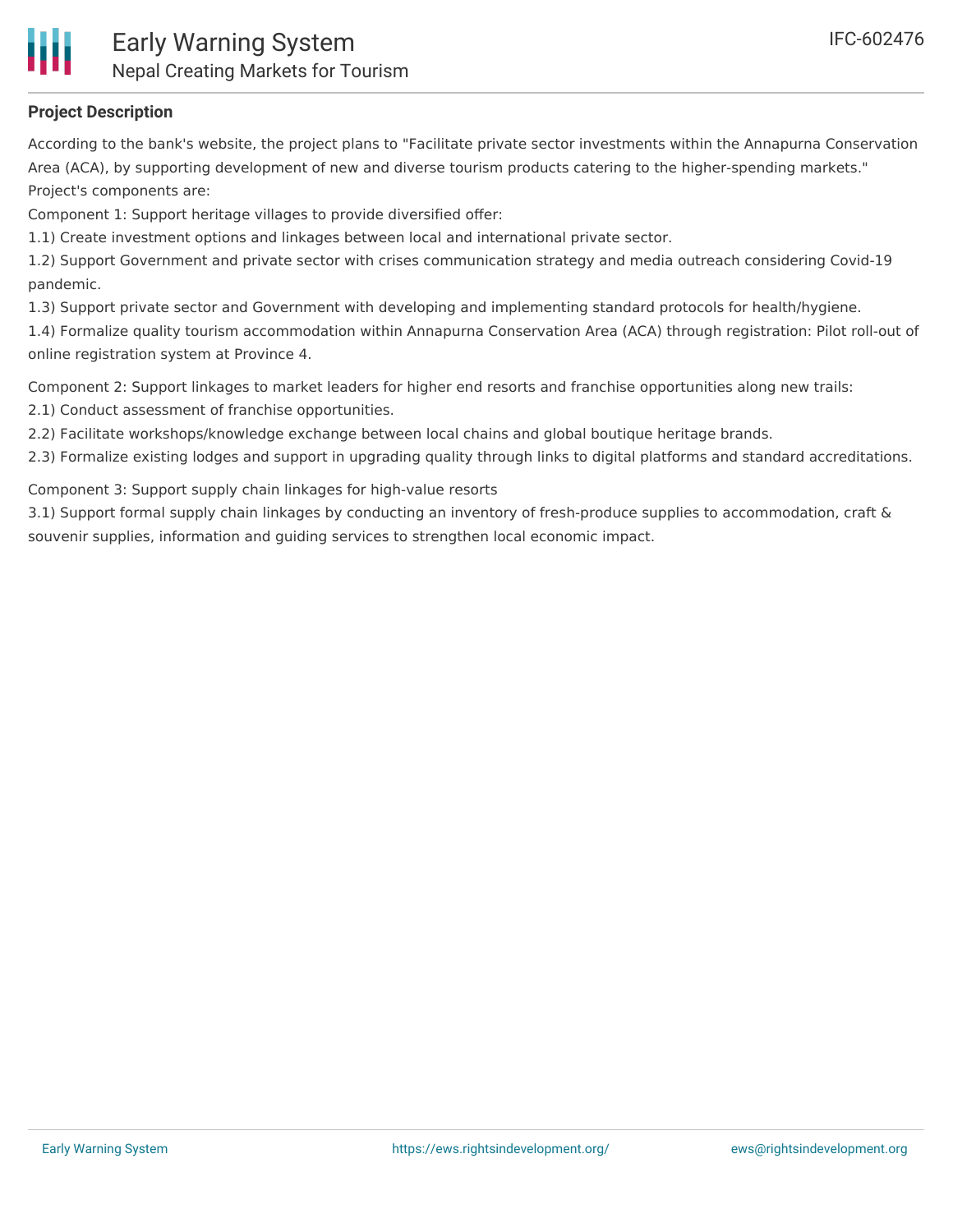

#### **Investment Description**

• International Finance Corporation (IFC)